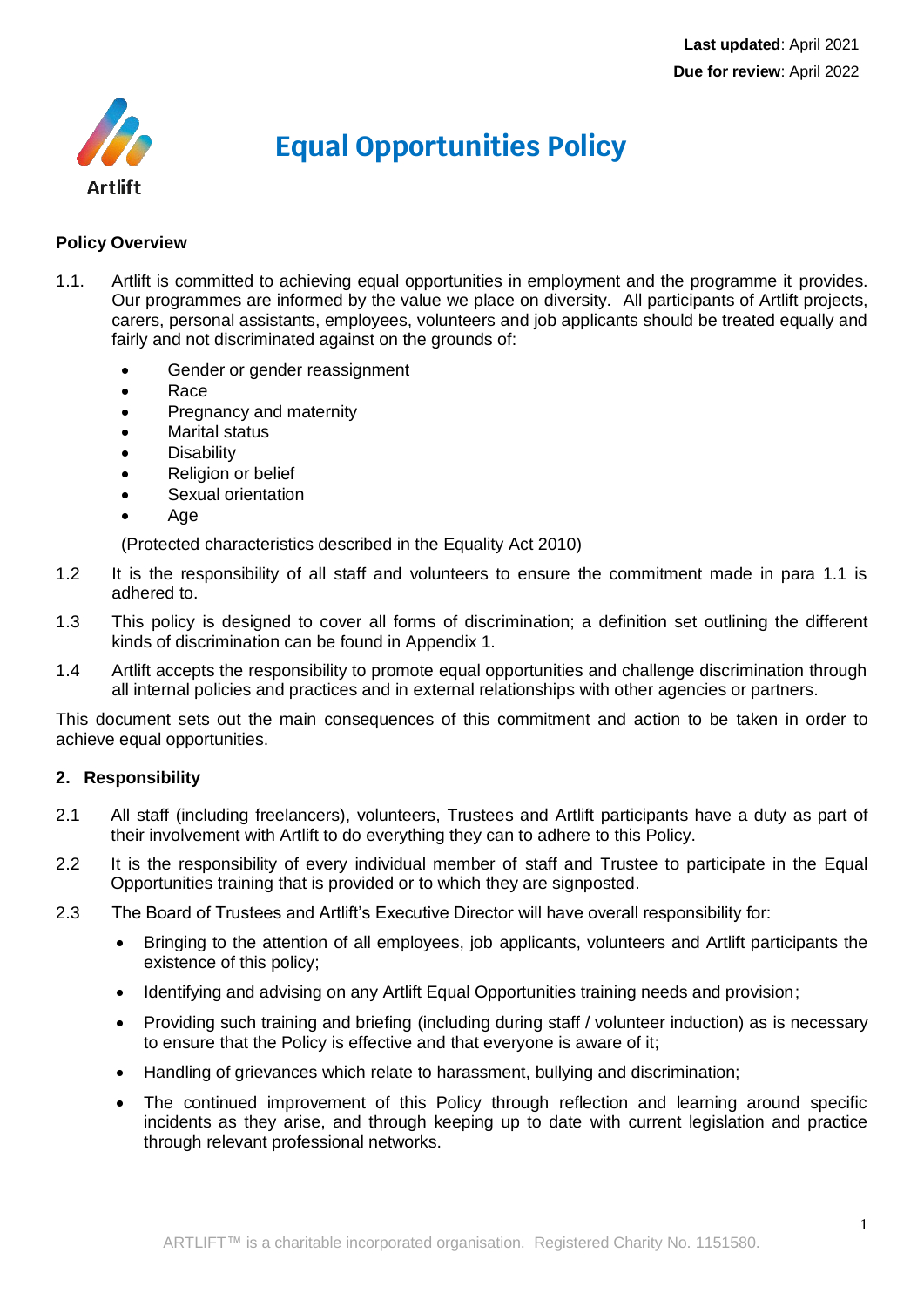- 2.4 The Management team is responsible for:
	- Developing this Policy;
	- Supporting staff members in investigating issues relating to potential discrimination;
	- Monitoring and reporting on Artlift's Equal Opportunities progress, development and practice and making an annual report to the Artlift Board of Trustees;
	- Championing equal opportunities internally and externally.
- 2.5 Participants will be made aware of Artlift's Equality Opportunities Policy. Artlift recognises that some participants may, because of their past or present distress or illness, say or do things which would otherwise be unacceptable and incompatible with this Policy. Artlift will do all it can to challenge such behaviour.

# **3. Breaches of this Policy**

- 3.1. If any Artlift participants, volunteer or employee feels that they have been, or are being discriminated against in any way, they are entitled to pursue the matter with:
	- The Executive Director and/or the Programme Coordinator
	- The Artist leading the Artlift course where the alleged discrimination occurred
	- The Trustee lead for Equal Opportunities: Charlie Royall
- 3.2 Artlift will treat any reports or instances of discrimination with the utmost seriousness and will investigate fully and invoke the disciplinary procedure if there are grounds to believe that any such conduct is discovered.

# **4. General Statements**

4.1. Artlift will endeavour to ensure, as far as is practicable, that all Artlift programmes and events are delivered in accessible venues with appropriate levels of support and personal assistance.

When required, due to access requirements of attendees, Staff and/or Trustee meetings will be held in premises with disabled access and facilities.

- 4.2 All materials used or developed by Artlift will be assessed in light of promotion of Equal Opportunities. We will ensure that our resources, publicity and programmes reflect the reality of our diverse and culturally rich society.
- 4.3 In the interests of operating an effective Equal Opportunities Policy, Artlift will monitor certain information about job applications and attendees of all Artlift projects. All such information will be treated as confidential and be separated from all processes concerned with the selection of staff.
- 4.4 Whenever feasible, Artlift will publicise its services and events in such places and formats as to be accessible to all groups within the wider community.

Artlift will ensure that its publicity material makes clear the fact we welcome a diversity of participants.

- 4.5 Wherever possible, Artlift will advertise core staff vacancies both internally and externally and make clear our equalities policy. Selection and recruitment processes will be kept under constant review to ensure their effective performance. For key posts, more than one person will be involved in the interviewing and recruitment process. Reasons for selection and rejection will be recorded.
- 4.6 Artlift will require all staff to undertake Equal Opportunities, as well as Mental Health and Disability Awareness training at least every 3 years.